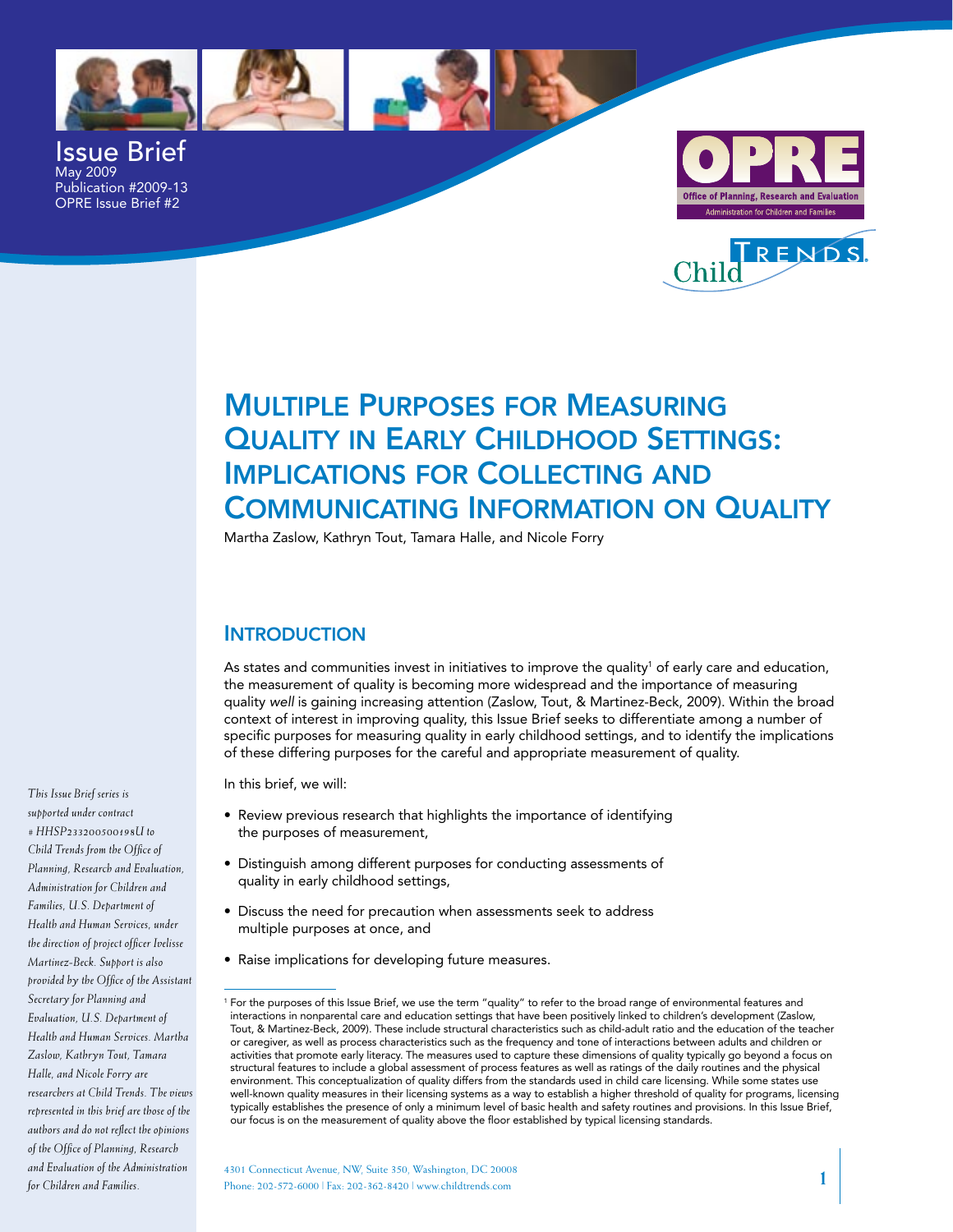

## Previous Research on the Differing Purposes of Assessment in Early **CHILDHOOD**

To inform our discussion of the purposes of assessing quality in early childhood settings, it is illustrative to examine the related but distinct area of the assessment of developmental outcomes in young children. Distinguishing among different purposes of child assessments has provided a critical starting point for thinking through how assessments should be selected, how they should be used, and to whom information about assessment results should be communicated.

In *Principles and Recommendations for Early Childhood Assessments*, Shepard, Kagan, and Wurtz (1998) identified four intended purposes for assessments of young children: 1) to support learning, 2) to identify special needs, 3) to evaluate programs and monitor trends, and 4) to hold programs accountable. There are differences in the administration and use of child assessments based on these different purposes. For example, assessments to guide instruction are carried out in a familiar context where care and learning take place (the classroom or home-based care setting) by a familiar caregiver or educator. Assessments for this purpose are conducted on an ongoing basis and used to guide instruction for a particular child. In addition to being used by teachers, results are often communicated to parents.

In contrast, child assessments used for accountability help determine whether a school or district is meeting expectations, for example, by examining whether a targeted proportion of children in a school or district have reached a certain level identified as indicating proficiency. Consequently, measures used for this purpose need to meet high technical standards of reliability and validity, and they should be carried out in a standardized manner (for example, they are administered by a trained assessor at a particular time in the year). Individual child results are not reported; instead, results at the school or district level are communicated to policy makers and to the public. Shepard et al. (1998) cautioned against using a child assessment inappropriately for a purpose for which it was not designed or intended.

The more recent work of the National Research Council's Committee on Developmental Outcomes and Assessments for Young Children (Snow & Van Hemel, 2008) supports and extends Shepard et al.'s (1998) recommendations on the use of child

assessments. There are two key principles stressed throughout the NRC committee's report: That the selection of assessments and the way in which they are carried out need to be guided by the underlying purpose for which the measure was developed, and that early childhood assessments should not be carried out in isolation but should be part of a system with other key components. These further components include appropriate preparation of those who administer the assessments and those who interpret and use the information they produce, procedures to assure that child assessment results are interpreted in the context of knowledge about program quality and opportunities to learn, and advance planning for how needs for improvement will be addressed when they are identified. These authors also caution against using a measure to address multiple purposes. They propose that specific precautionary steps be taken when child assessments are carried out for multiple purposes.

## Distinguishing Among Purposes for Assessing Quality in Early Childhood Settings

Just as the identification of underlying purpose plays a central role in selecting, implementing, and communicating results from early childhood assessments, we propose that the assessment of quality in early childhood environments could be strengthened by articulating distinct purposes. Lambert (2003) comments on the need to differentiate among measures of quality. In his article, Lambert notes that measures of quality can be differentiated both in terms of intended recipient and breadth. Lambert notes that different recipients include programs themselves, researchers, or those determining whether a classroom or program has attained an externally determined standard of quality such as accreditation. These differing recipients may need information at different levels of detail. In terms of breadth, Lambert notes that some measures of quality focus on supports for specific domains of development, such as language and literacy development, while others provide a broad portrayal of overall quality. The purpose for measuring quality is critical to selecting specific measures. If the goal is for overall quality improvement, a broad measure may be most appropriate, whereas if the goal is to improve practice in a specific domain, a measure focusing in depth on a particular aspect of the environment may be more appropriate. In some instances, identifying the underlying purpose may call for the use of a combination of broad and domain-specific measures.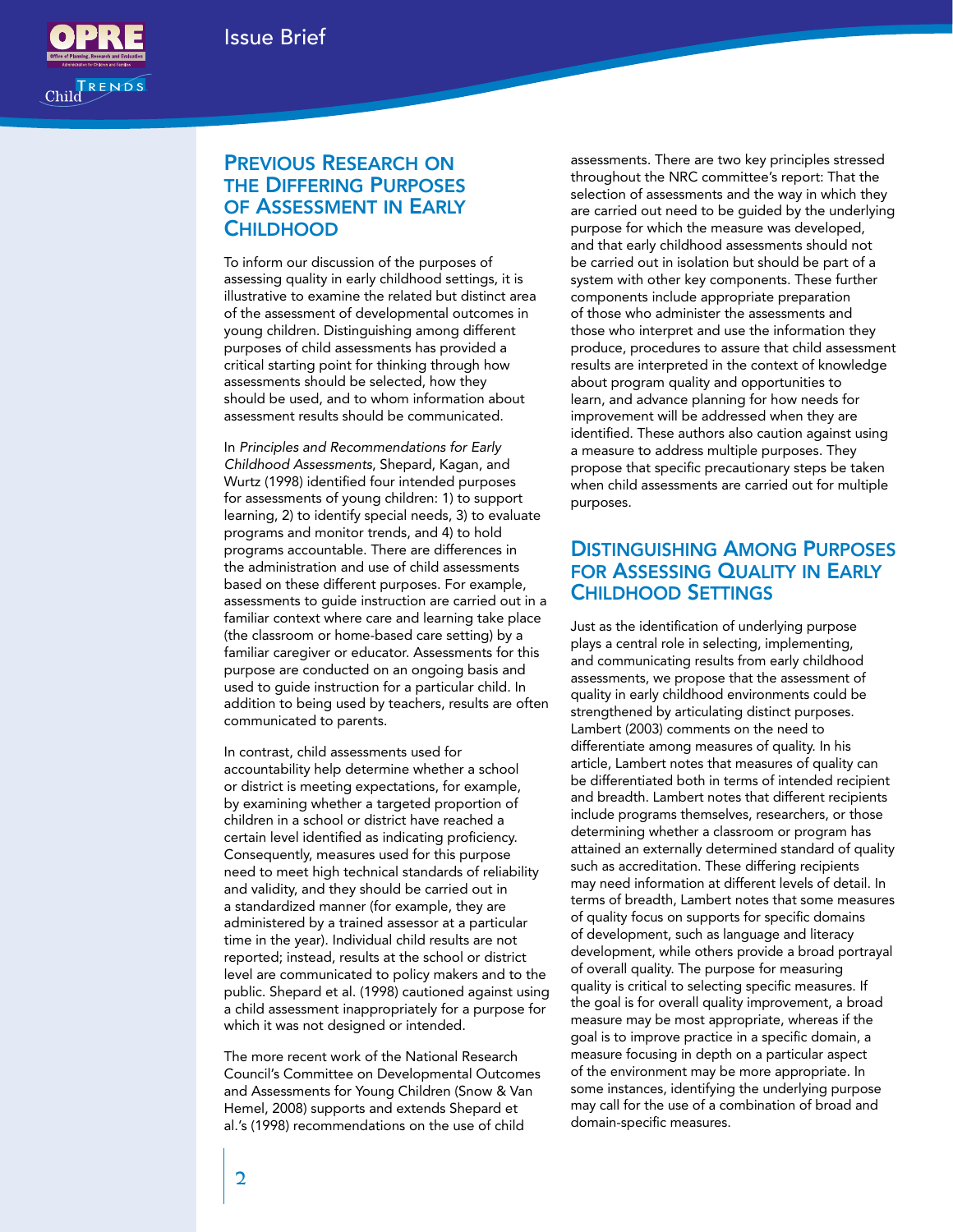

In this Issue Brief, we build on the articulation of the different purposes for early childhood assessment (Shepard et al., 1998; Snow & Van Hemel, 2008), as well as on Lambert's identification of differing goals for measuring quality in early childhood settings. In particular, we identify four different purposes for measuring quality in early childhood settings, and discuss the implications of these different purposes for the way in which data are collected, communicated, and used.

The four key purposes for measuring the quality of early childhood settings are:

- 1. To inform and guide improvement for individual practitioners or programs by identifying specific areas in need of strengthening.
- 2. To determine if program or policy investments have resulted in a change in quality over time, both at the level of the individual program and in a geographical area (such as community or state) where investments in quality have been made,
- 3. To contribute to knowledge about the contributors to and outcomes of quality, and
- 4. To describe or rate the quality of individual programs in a community or geographical area, with the aim of informing parental choice.

Just as the administration and communication of findings from child assessment measures differ according to the underlying purpose of their use, so too, measures of quality of the early childhood environment differ in terms of method of administration and communication of results according to these four purposes.

## Key Differences Between the Purposes for **MEASURING QUALITY IN** Early Childhood Settings

The table at the end of this brief summarizes the similarities and differences in the use of quality measures for the four purposes outlined above according to several criteria:

- Who collects the information on quality, •
- Who receives or uses the information on quality, •
- How measures of quality are selected,
- The training requirements for those using the quality measure, and
- What supports are needed for the effective •implementation of the measure for its intended purpose.

Below, we summarize the main distinctions among these four purposes according to each of these criteria.

#### Collecting Information on Quality

The different purposes for quality measurement listed above require different skills and capabilities for collecting data. For example, technical skills for appropriate measurement are needed, but so are communication skills to inform and guide improvement by individual practitioners or programs (Purpose 1). When measurement of quality is conducted for this purpose, results need to be presented to providers in nonthreatening ways and used in creating plans to improve the practices of providers. When quality is assessed to evaluate whether change in quality has occurred in response to program or policy investments (Purpose 2) and to describe or rate a program's quality for the purpose of informing parents' choice of care (Purpose 4), it is critical to adhere to high standards of observer reliability. When data are collected to contribute to knowledge about the contributors to and outcomes of quality (Purpose 3), as well as when the goal is to rate program quality to inform parental choice (Purpose 4), data collection requires the capability to coordinate a large data collection effort and maintain high standards of reliability over time and across multiple data collectors, because data collection for these purposes involves multiple ratings over time and/or across geographical regions.

#### WHO RECEIVES THE INFORMATION AND How the Information Is Presented

How information on quality is received and how the information is presented depend on the purpose of assessment. For informing and guiding improvement by individual practitioners or programs (Purpose 1), care must be taken to present information from quality assessments in a constructive manner that can facilitate changes in the provider's practice (such as the nature and frequency of interaction with children), in the structuring of daily activities (such as how much time is spent in small vs. large group activities) and/or in the physical environment (such as the organization of space and the availability of materials for play and learning). Likewise, for communicating quality information to assist in parental choice of care (Purpose 4), it is important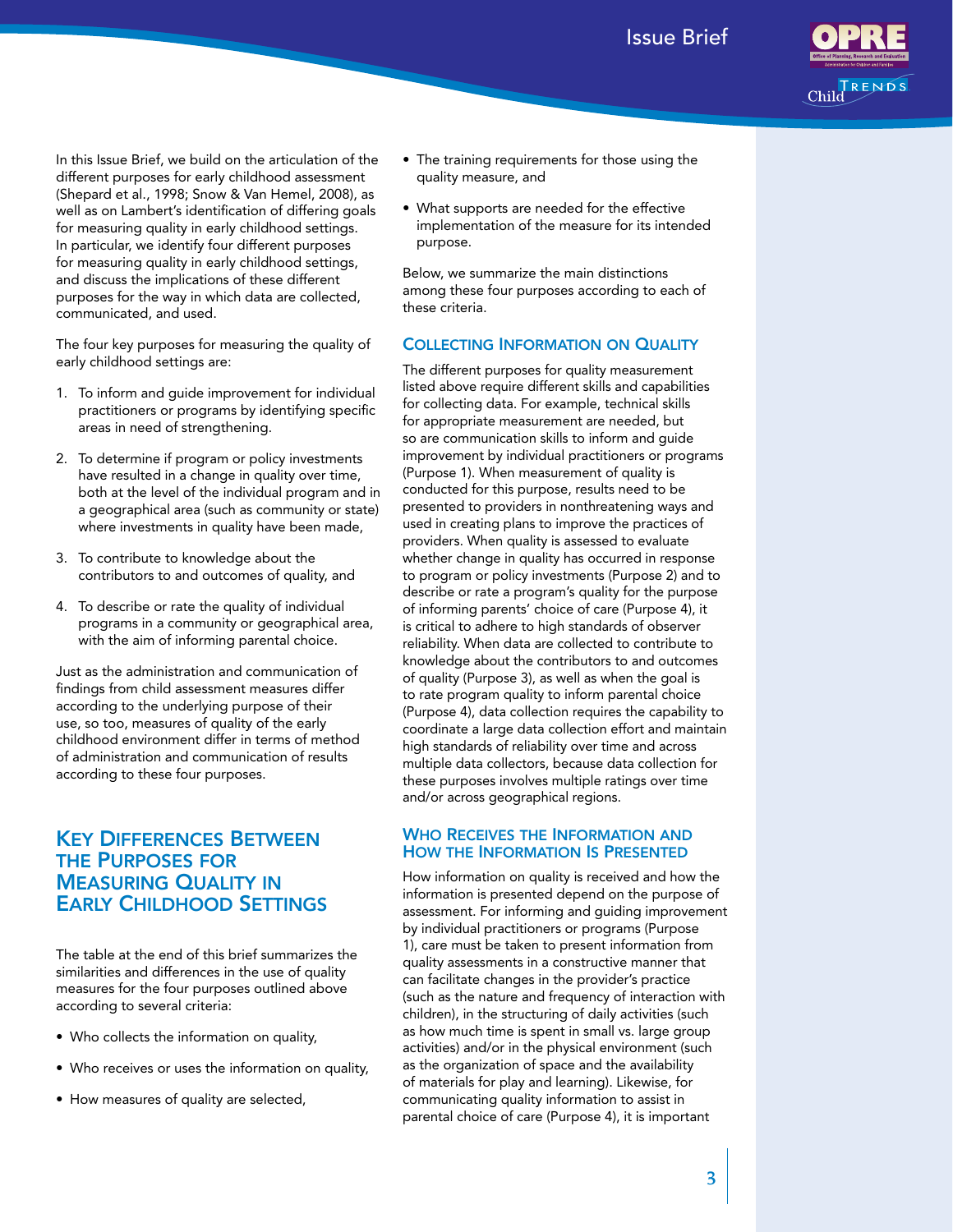

that information be presented in a way that is easy for families to comprehend and that provides the information parents find most useful in making child care choices (for example, the most useful information may include both an overall summary rating as well as information on key components so that parents who find one particular aspect of quality most important have separate information on this aspect). For assessing the effectiveness of quality investments or understanding the antecedents and outcomes of quality (Purposes 2 and 3), results are provided in more technical reports to funding agencies, policy makers, and researchers. Though funding agencies and policy makers are the primary audience for results of assessments conducted for Purpose 2, and researchers are the primary audience for Purpose 3, all three groups may be included in dissemination efforts of quality measurement carried out with these purposes in order to help coordinate research, funding decisions, and policy approaches.

#### Selecting Measures

Across the four purposes of the use of quality measures, an overarching theme is the need to select the measure of quality in keeping with the aspect or aspects of quality of greatest interest. Those conducting quality assessments may select administrative document reviews, surveys, or observational instruments. Among observational instruments, there is variation regarding what is being measured: an overall or global measure of quality, a measure of fidelity to a particular curriculum, or an in-depth focus on a specific aspect of quality. Two factors have led to an increased focus on measures of specific aspects of quality such as stimulation in the early childhood setting for language and literacy development or the development of early math skills: recent research documenting modest associations between global measures of child care quality and child outcomes and a heightened sensitivity to the potential of early education/care settings as a foundation for later academic achievement.

#### **TRAINING**

Reliability in conducting quality assessments is an overarching theme across the four purposes of assessment. Continuous and consistent adherence to stringent standards for reliability is particularly important for evaluating program and policy assessments (Purpose 2), assessing the associations between factors contributing to quality and the aspects of quality associated with positive child outcomes (Purpose 3), and rating programs in a participating geographic area to inform parental choice (Purpose 4). Not only initial training but also

ongoing oversight may be necessary to ensure that reliability is both established and maintained. For Purpose 1, additional training is needed for guiding individual program improvement in order to prepare assessors to present results of quality assessments to providers and to use these results in quality improvement plans.

Some states and localities that use quality measures in their systems offer a range of training on the quality measures to different stakeholders. For example, training may be abbreviated to facilitate familiarity or it may be more in-depth to increase understanding of the measures by those who will need to use the information to guide improvement efforts. Trainings targeted to different stakeholder groups may contribute to a higher comfort level with the measures and greater buy-in to the measures among stakeholders, and protect against interpretations that are not supported by the measures.

#### **IMPLEMENTATION**

Quality measurement, particularly when it is conducted on a broad scale, may require an infrastructure to oversee implementation activities. Implementation involves making key decisions about all aspects of data collection and dissemination, including:

- Which measures are used, •
- Which programs are observed and how often, •
- How document review is carried out and verified,
- Whether administrative data can be collected on an ongoing basis,
- How to support and supervise those who observe quality and provide technical assistance on quality improvement,
- How to assure that the measurement of quality maintains standards of reliability system-wide,
- How to address questions and concerns from programs, and
- How to assure ongoing dissemination of the quality information to its intended audiences.

The priorities for establishing an infrastructure for quality measurement implementation will differ somewhat by purpose. For guiding improvement by individual providers and programs (Purpose 1), the hiring and supervision of staff who specialize in developing quality improvement plans and providing feedback on progress based on quality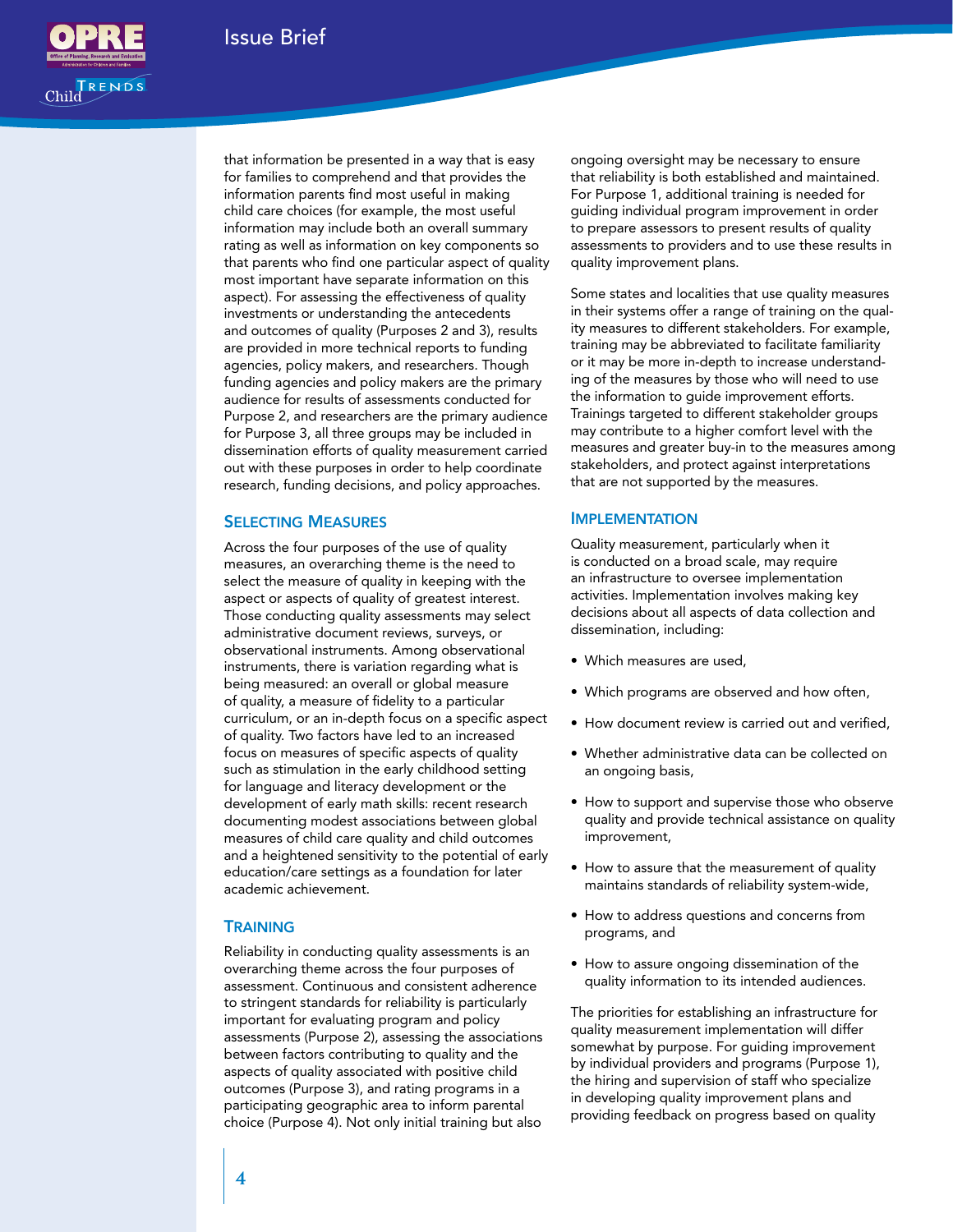

assessments are key issues. The development of an infrastructure for ensuring reliability in measurement on an ongoing basis is a key issue for Purposes 2, 3, and 4. Verifying information gathered from providers and programs is relevant to determining if program investments have resulted in a change in quality (Purpose 2), as well as to providing quality ratings to parents (Purpose 4). Finally, finding the best ways to present quality information in nontechnical ways is a key issue for Purpose 4 when parents are the target audience, and for Purpose 2, when funders and policy makers are the target audience.

## Precautions Regarding Using Measures of Quality for Multiple Purposes

Initiatives at the state and local level experience pressure to use one data collection effort to measure quality for multiple purposes. This is especially the case given the expense of reliably collecting data on quality in many early childhood settings. Compared to multiple data collection efforts, a single data collection effort providing data for multiple purposes has the benefits of being more efficient and avoiding the potential of overburdening early care and education settings. Yet just as in the discussions on using a single early childhood assessment for multiple purposes, it is important to anticipate that collecting data on quality for multiple purposes in a single data collection effort runs the risk of failing to attend to important considerations regarding measures selection, reliability, communication, or infrastructure needs for a particular purpose. We are beginning to see thoughtful consideration of these issues in state and local data collection efforts.

Below we note four issues that are arising as communities and states collect data on quality for multiple purposes. For each issue, we also note practices that are being put in place in selected states or communities to address the issue. It should be noted that the field is at an early stage of identifying specific precautions for using one data collection protocol to address multiple purposes of quality measurement. Thus, the issues noted below and the examples of precautionary practices to address the issues should be considered a starting point to be built upon and extended over time.

#### Issue # 1

The use of differing standards for reliability when data are collected to inform consumers, evaluate

#### the outcomes of quality investments, and guide quality improvement efforts by individual providers or programs

Most Quality Rating Systems (QRSs) implement both a rating process and a quality improvement process for the providers who participate in the system. When this is the case, information on quality may be used to inform consumers (Purpose 4). However, it may also be used as a source of information to guide improvement in individual programs (Purpose 1) and summarized to inform policy makers regarding whether investments in quality are resulting in overall progress (Purpose 2). Although reliability standards historically have been less stringent when quality information is collected to guide improvements in individual programs, states are now taking precautions to use stringent standards for reliability when a single round of data collection will be used to inform individual programs, consumers, and policy makers.

For example, some states allow only data collectors who have demonstrated initial and sustained adherence to strict reliability standards to collect data that contribute to the quality rating in a QRS (Purpose 4) *and* the technical assistance process used to help providers improve the quality of their programs (Purpose 1). The trained data collector then provides the results of the quality measurement to contribute to an overall quality rating, but also shares the information with the technical assistance specialist who has the training necessary to help guide goal-setting and improvement strategies based on the results of the measure.

This practice eliminates the possibility that the data collector and the technical assistance specialist would score the measure differently. It also honors the separate and critical expertise of technical assistance providers who have specialized skills for helping providers through the quality improvement process (Thornburg et al., in press). Finally, this practice respects the need to have stringent standards for reliability when measurement is used for accountability in evaluating the outcomes of quality improvement investments across programs. Information that is trusted by the public and decision makers is a high priority for Purposes 2 and 4.

#### Issue # 2

The use of information on quality for research and generalizable knowledge when the initial intent was to collect ratings to inform parents

As states and localities with measurement systems accumulate data across programs and over time,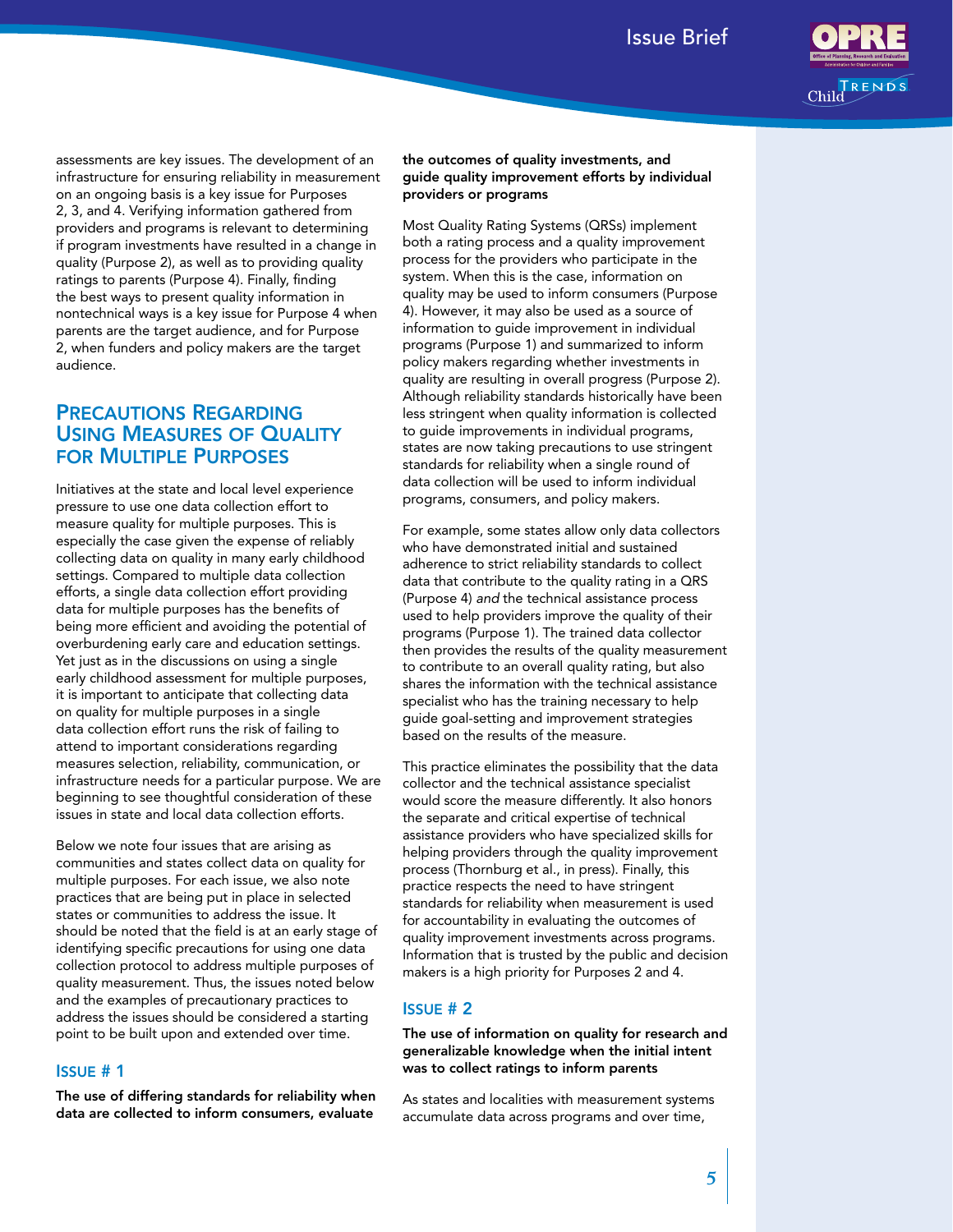

this information may be sought as a data source for generalizable knowledge, that is research that seeks to inform the general understanding of the contributors to and outcomes of quality (Purpose 3). For example, these data could be used to identify predictors of quality or the characteristics of providers who make improvements over time compared to those who do not. One consideration states are confronting in this area is that when data are collected for generalizable knowledge, specific planning steps need to be taken before rather than after the data are collected. These planning steps include confirming that a specific measure of quality has been validated for the purpose of research and following human research subjects protection procedures (for example, obtaining approval from an Institutional Review Board and informed consent from participants).

Lambert (2003) notes that different measures of quality may have been validated only for the purpose of improving program quality or only for research purposes. In some cases, different versions of measures have been developed for various purposes of measurement. Even if precautions are in place to protect the privacy of data on quality, (for example, using identification numbers rather than names and reporting only aggregate results), these protections may not suffice if the information is going to be published in a journal article or research brief as a way to contribute to generalizable knowledge. When data are disseminated for generalizable knowledge, participants in the data collection need to be aware in advance of the intended use and choose to participate. States and localities may want to consider collecting informed consent with all quality data if they anticipate using the results for these broader purposes. They may also want to review measures of quality to confirm that there is evidence of validity for the multiple purposes being considered.

#### Issue # 3

The use of information on quality to evaluate public investments in quality without adequate information on change over time or contextual factors, and without resources to implement a plan for quality improvement

In its volume on early childhood assessment, the Committee on Developmental Outcomes and Assessment of Young Children (Snow & Van Hemel, 2008) recommends that data collected for accountability purposes be complemented by data collected on corresponding contextual factors, such as the demographic risks for children and families and the resources available to follow up on children identified as at risk for developmental problems. Such information can be critical in explaining findings and informing targets for investments in improving child outcomes.

This recommendation can be extended to data on the quality of early childhood programs. For example, understanding that lower-quality ratings tend to occur in programs with limited access to professional development opportunities can provide information to shape future investments and prevent high-stakes decisions (such as de-funding) from being implemented without full understanding of the context.

The Committee on Developmental Outcomes and Assessment of Young Children (Snow & Van Hemel, 2008) also calls for using data on children's progress over time rather than just point-in-time assessments. In a similar manner, it may be more helpful in a measurement system focusing on quality to identify where improvements are and are not occurring, and to seek to understand what is contributing to different patterns of change over time. Supplementing quality data collected at multiple time points with information on program resources and investments in quality, along with demographic characteristics of the families served and other contextual information, will make it possible to identify factors contributing to changes in quality.

#### Issue # 4

#### Presentation of information on quality to multiple audiences without adequate background information and explanations of measures

A final problem states and localities are encountering is one in which data collected for one purpose and one audience are shared more broadly with other stakeholders. For example, reports designed for a research audience may be disseminated to parents, providers, and policy makers who may lack background information on the measures being used or who do not have the background to understand technical research language.

The Committee on Developmental Outcomes and Assessment of Young Children (Snow & Van Hemel, 2008) cautioned that part of implementing a system of child assessments involves providing key stakeholders with information about the measures and how to interpret scores so findings are understood appropriately and misinterpretations are avoided. In a parallel manner, states are finding that it is important to plan for and provide information to all key stakeholder groups in the appropriate interpretation of quality measures.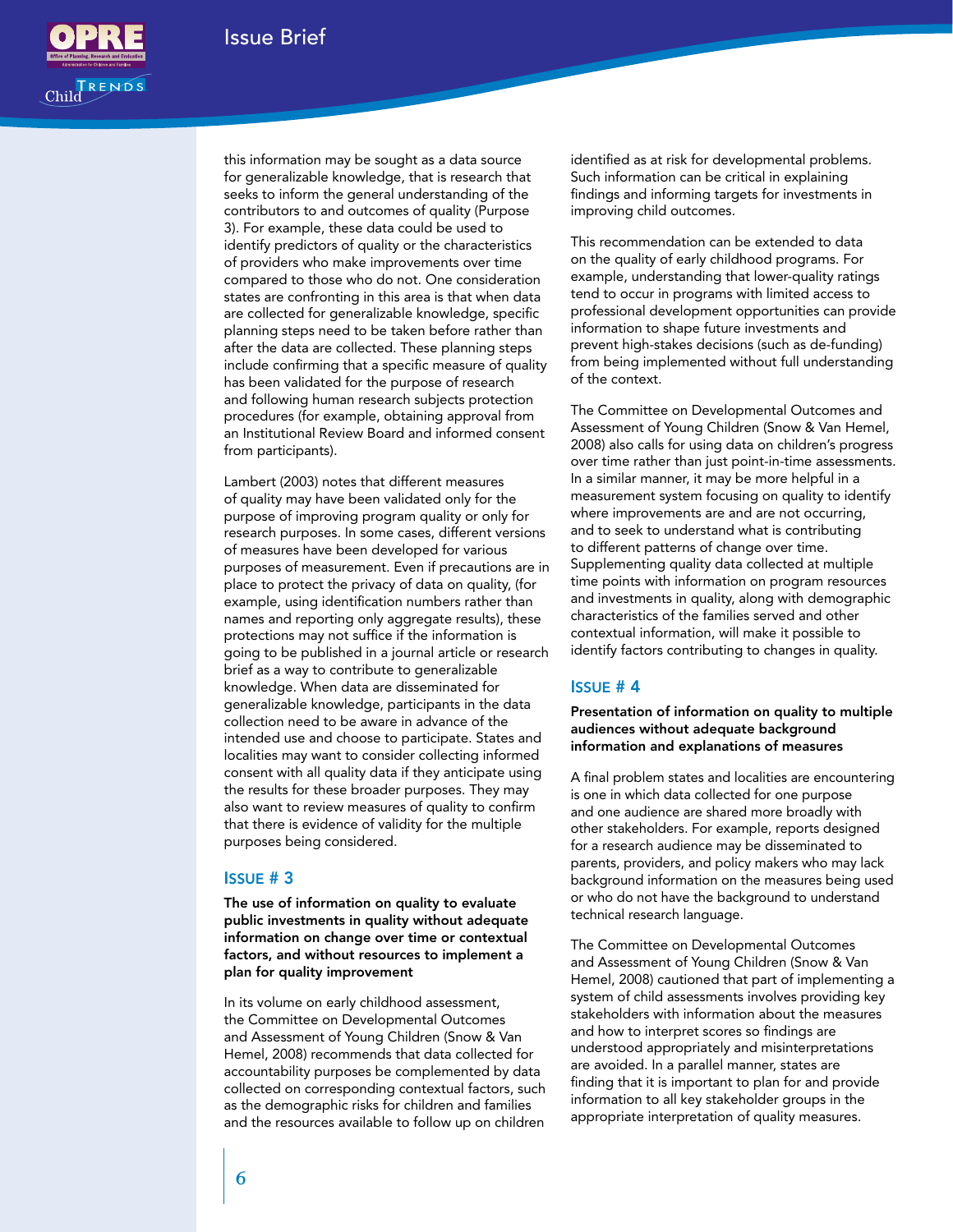

Communicating about quality data is especially important if the information may influence decisions by particular stakeholders.

These four issues are examples of the kinds of situations states and communities are beginning to encounter when using information on quality for multiple purposes. It is encouraging to see the emergence of precautionary steps for each of these scenarios.

### Summary and Implications

The measurement of quality in early care and education settings is expanding as states and communities launch initiatives to strengthen quality. While there may be a common, underlying concern with strengthening quality, there are nevertheless important distinctions in the more specific purposes for the collection of data about quality. This Issue Brief has identified four different purposes for measuring quality in early care and education settings: to guide improvement by individual providers and programs, to determine if program and policy investments have resulted in improvements in quality at the level of individual programs or multiple programs in a geographical area, to build knowledge about what factors contribute to quality and what aspects of the environment contribute to specific child outcomes, and to describe or rate the quality of individual programs to inform parental choice.

Following the precedent of work on the assessment of development in young children, we note that the purpose underlying assessment of quality in early childhood settings has important implications for

what data are collected, how data are collected, and how results are communicated. In this brief, we have highlighted some key similarities and differences in the selection, training, administration, and dissemination of quality data across these four purposes. These differences in data collection and use underscore the importance of planning a data collection effort with clarity about the underlying purpose.

We have also highlighted the pressure that states and communities are under to collect quality data in an efficient and cost-effective manner, which often leads to a single data collection being used for multiple purposes. We have outlined four issues that states and communities may face and suggested precautionary action to guard against the misuse of quality measures when a data collection effort addresses multiple purposes. Those involved in this field should continue discussing the additional problems states and localities are confronting and the precautions that are needed when measurement of quality is carried out for multiple purposes.

In addition, as further issues are identified in which measures of quality that are initially collected for one purpose are serving a second or third purpose, it will be useful for the field to turn to measures developers to ask them to clarify the intended uses of measures. Measures developers could provide specific guidance on both the appropriate use of the measure, with precautions in place as needed, and the purposes for which the measures should *not* be used, even with precautions put in place. This guidance will be useful as increasing weight is put on certain measures to serve multiple roles in a measurement system.

### **REFERENCES**

Lambert, R. G. (2003). Considering purpose and intended use when making evaluations of assessments: A response to Dickinson. *Educational Researcher, 32*(4), 23-26.

Shepard, L., Kagan, S., & Wurtz, E. (1998). *Principles and recommendations for early childhood assessments*. Washington, DC: National Education Goals Panel.

Snow, C., & Van Hemel, S. (2008). *Early childhood assessment: Why, what and how?* Report of the Committee on Developmental Outcomes and Assessments for Young Children. Washington DC: National Academies Press.

Thornburg, K. R., Mauzy, D., Mayfield, W., Scott, J.L., Sparks, A., Mumford, J., et al. (in press). Data-driven decision making in preparation for large-scale QRS implementation. In Zaslow, M., Tout, K., Halle, T., & Martinez-Beck, I. (Eds.), *Next steps in the measurement of quality in early childhood settings*. Baltimore: Brookes Publishing.

Zaslow, M., Tout, K., & Martinez-Beck, I. (Manuscript submitted for review). Measuring the quality of early care and education programs at the intersection of research, policy and practice.

*The information contained in this brief was drawn from a paper produced as an outgrowth of participation in the* Developing the Next Wave of Quality Measures for Early Childhood and School-Age Programs *meeting that was held January 23- 25, 2008, in Washington, DC. A summary of this meeting will be available on the Child Care and Early Education Research Connections website,* **http:// www.childcareresearch.org.**

*A more detailed versions of this paper will be part of a forthcoming book entitled* **Next Steps in the Measurement of Quality in Early Childhood Settings** *which will be published by Brookes Publishing, Baltimore, MD.*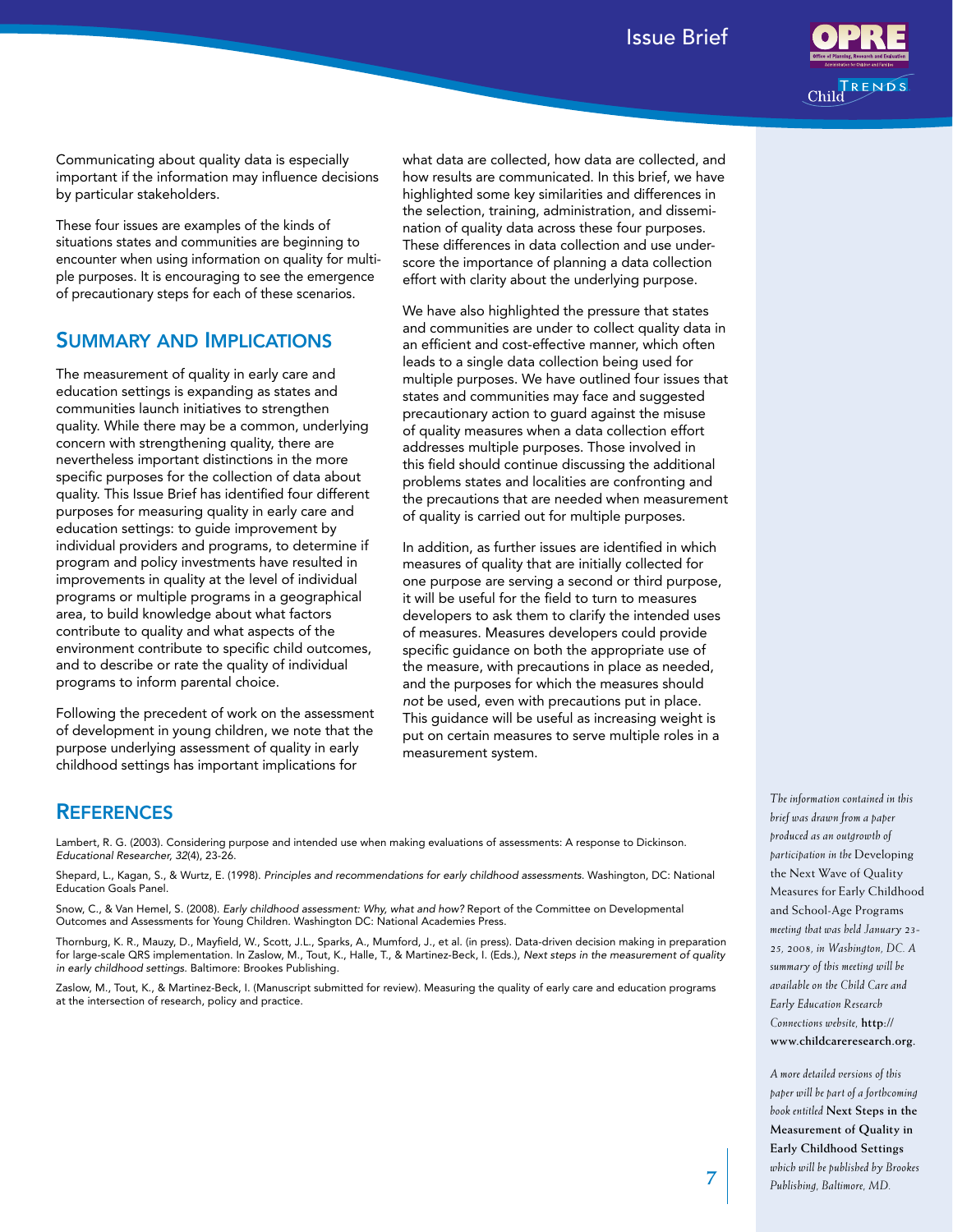

## Issue Brief Issue Brief Issue Brief Issue Brief Issue Brief Issue Brief Issue Brief Issue Brief Issue Brief Is

Child FRENDS

| Purpose                                                                                                                                                                  | <b>Who Collects</b><br>the Information<br>on Quality?                                                                                                                                                                                                                                                                                                                                                                                                  | Who<br>Receives/Uses<br>the Information<br>on Quality?                                                                                                                                                                                                                                                                                                                                                  | <b>Selecting Measures</b>                                                                                                                                                                                                                                                                                                                                                                                                                                                             | Training                                                                                                                                                                                                                                                                                                                           | Implementation                                                                                                                                                                                                                                                                                                                                                                                                                                                                                                                                                                                                                                                                                                                             | <b>Emerging Issues</b>                                                                                                                                                                                                                                                                                                                                                                                                                                                                                                                                                                                                                                                                                                                                                                |
|--------------------------------------------------------------------------------------------------------------------------------------------------------------------------|--------------------------------------------------------------------------------------------------------------------------------------------------------------------------------------------------------------------------------------------------------------------------------------------------------------------------------------------------------------------------------------------------------------------------------------------------------|---------------------------------------------------------------------------------------------------------------------------------------------------------------------------------------------------------------------------------------------------------------------------------------------------------------------------------------------------------------------------------------------------------|---------------------------------------------------------------------------------------------------------------------------------------------------------------------------------------------------------------------------------------------------------------------------------------------------------------------------------------------------------------------------------------------------------------------------------------------------------------------------------------|------------------------------------------------------------------------------------------------------------------------------------------------------------------------------------------------------------------------------------------------------------------------------------------------------------------------------------|--------------------------------------------------------------------------------------------------------------------------------------------------------------------------------------------------------------------------------------------------------------------------------------------------------------------------------------------------------------------------------------------------------------------------------------------------------------------------------------------------------------------------------------------------------------------------------------------------------------------------------------------------------------------------------------------------------------------------------------------|---------------------------------------------------------------------------------------------------------------------------------------------------------------------------------------------------------------------------------------------------------------------------------------------------------------------------------------------------------------------------------------------------------------------------------------------------------------------------------------------------------------------------------------------------------------------------------------------------------------------------------------------------------------------------------------------------------------------------------------------------------------------------------------|
| Purpose #1:<br>To inform and<br>guide improvement<br>by individual practi-<br>tioners or programs<br>by identifying spe-<br>cific areas that need<br>to be strengthened. | Information on<br>quality usually is<br>collected by an<br>individual providing<br>technical assistance<br>to the early child-<br>hood caregiver/<br>educator or program.<br>Alternatively, a pro-<br>vider may be trained<br>to collect quality<br>information on his/<br>her own program, or<br>an outside observer<br>may complete the<br>quality assessment<br>and then provide<br>information to the<br>person providing<br>technical assistance. | Information on<br>quality is provided<br>to individual pro-<br>vider/early educator<br>or lead and assistant<br>teacher jointly for<br>a class or group.<br>The program director<br>may also receive this<br>information.<br>The intent of provid-<br>ing this information is<br>to develop a plan for<br>quality improvement<br>and document<br>whether improvement<br>has occurred/been<br>sustained. | The measure needs<br>to align with aspects<br>of quality that the<br>provider or program<br>is seeking to improve.<br>For example,<br>the goal may be<br>to improve overall<br>quality, in which case<br>a global measure is<br>most appropriate.<br>Alternatively, fidelity<br>measures would be<br>used for assessing the<br>implementation of a<br>curriculum and more<br>detailed measures<br>would be used when<br>quality in one<br>domain (e.g., health)<br>is being assessed. | Training needs to<br>focus not only on<br>reliable collection<br>of quality data, but<br>on translating specific<br>quality indicators<br>into guidance<br>for program<br>improvement.<br>Training also needs<br>to focus on forming<br>a relationship with<br>the provider and<br>supporting program<br>improvement. <sup>1</sup> | The availability of<br>those experienced in<br>early childhood edu-<br>cation who are also<br>skilled at supporting<br>other providers/<br>teachers in making<br>changes in their<br>programs is an issue.<br>Implementation of<br>technical assistance<br>approaches requires<br>not just initial prepa-<br>ration of those<br>providing technical<br>assistance, but think-<br>ing through a process<br>for ongoing supervi-<br>sion and support for<br>these professionals.<br>Thus, having ade-<br>quate numbers of<br>qualified staff to pro-<br>vide on-site technical<br>assistance as well as<br>adequate supervision<br>are key issues.<br>Tools are needed<br>for tracking imple-<br>mentation of quality<br>efforts with sites. | A key emerging<br>issue here is whether<br>the reliability<br>standards set for<br>evaluation/or<br>research purposes<br>need to be applied<br>to the assessments<br>of quality for this<br>purpose.<br>There is some evi-<br>dence that those<br>providing technical<br>assistance do not rate<br>providers as strin-<br>gently as those<br>collecting data<br>for evaluation and<br>research purposes.<br>In some states with<br>quality improvement<br>efforts, this issue is<br>being addressed by<br>increasing the rigor<br>of training on<br>quality measures<br>for those providing<br>technical assistance<br>to providers. As an<br>alternative, some<br>states have had<br>one data collector<br>obtain data for both<br>technical assistance<br>and research<br>purposes. |

<sup>&</sup>lt;sup>1</sup> There is increasing discussion and sharing of appropriate approaches for training of those providing technical assistance. For example, NACCRRA has developed best practice standards on issues like caseload and background. The Partnerships for Inclusion consultation model evaluated through the QUINCE Evaluation and Early Childhood Educator Professional Development Programs are beginning a process for sharing manuals for professional development of coaches. Note lack of agreement on terminology—technical assistance, coaching, mentoring, facilitation.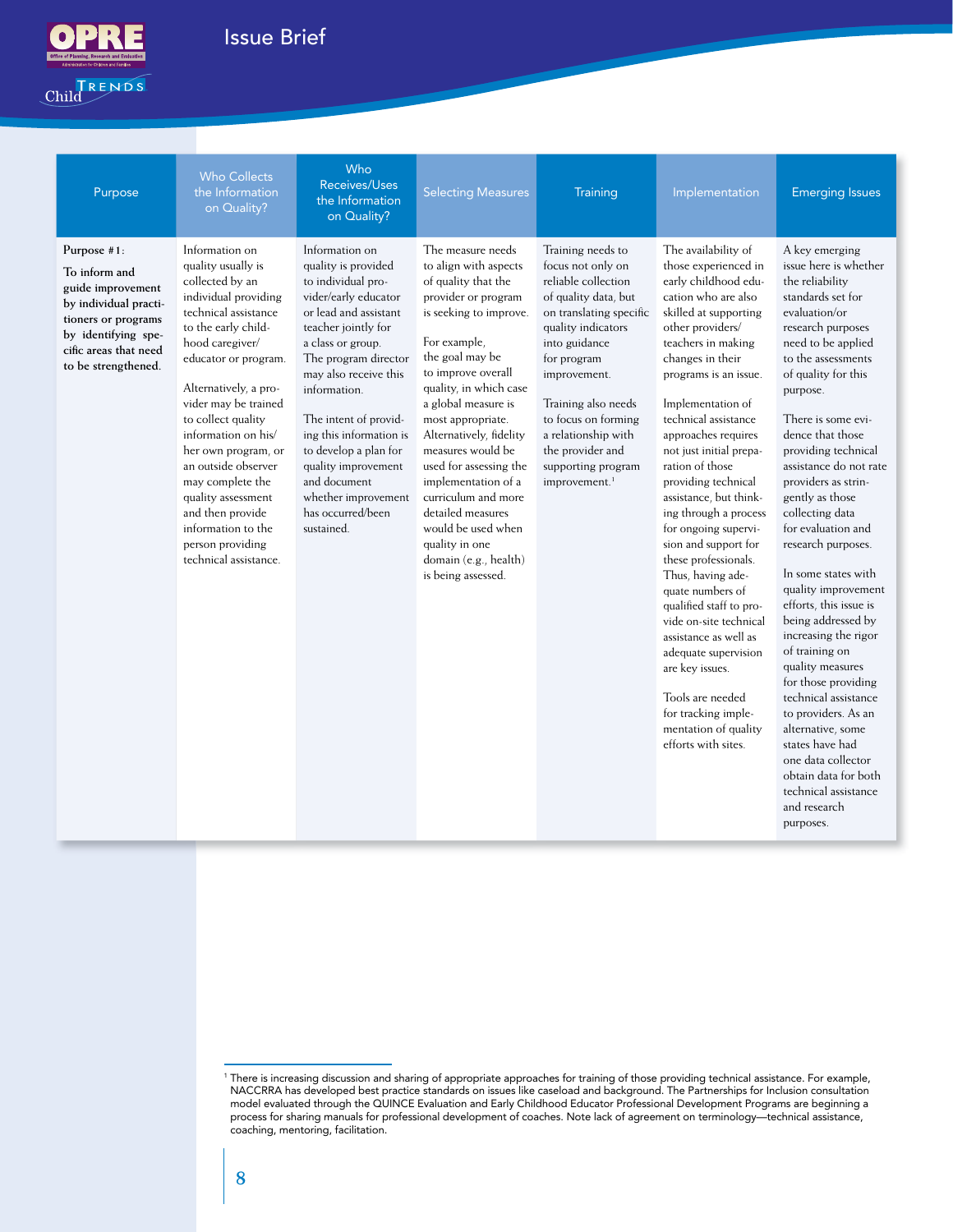

Child RENDS

| Purpose                                                                                                                                                                                                                                                                                                     | <b>Who Collects</b><br>the Information<br>on Quality?                                                                                                                                                                                                                                                                                                                         | Who<br>Receives/Uses<br>the Information<br>on Quality?                                                                                                                                                                                                                                                                                                       | <b>Selecting Measures</b>                                                                                                                                                                                                                                                                                                                                                                                                                                                                                                                                                                                                                                                                                                | <b>Training</b>                                                                                                                                                                                                                                                                                                                                                                                                                                                                                                                                                                        | Implementation                                                                                                                                                                                                                                                                                                                                                                                                                                                                                                                                     | <b>Emerging Issues</b>                                                                                                                                   |
|-------------------------------------------------------------------------------------------------------------------------------------------------------------------------------------------------------------------------------------------------------------------------------------------------------------|-------------------------------------------------------------------------------------------------------------------------------------------------------------------------------------------------------------------------------------------------------------------------------------------------------------------------------------------------------------------------------|--------------------------------------------------------------------------------------------------------------------------------------------------------------------------------------------------------------------------------------------------------------------------------------------------------------------------------------------------------------|--------------------------------------------------------------------------------------------------------------------------------------------------------------------------------------------------------------------------------------------------------------------------------------------------------------------------------------------------------------------------------------------------------------------------------------------------------------------------------------------------------------------------------------------------------------------------------------------------------------------------------------------------------------------------------------------------------------------------|----------------------------------------------------------------------------------------------------------------------------------------------------------------------------------------------------------------------------------------------------------------------------------------------------------------------------------------------------------------------------------------------------------------------------------------------------------------------------------------------------------------------------------------------------------------------------------------|----------------------------------------------------------------------------------------------------------------------------------------------------------------------------------------------------------------------------------------------------------------------------------------------------------------------------------------------------------------------------------------------------------------------------------------------------------------------------------------------------------------------------------------------------|----------------------------------------------------------------------------------------------------------------------------------------------------------|
| Purpose #2:<br>To determine if pro-<br>gram or policy<br>investments have<br>resulted in a change<br>in quality over time,<br>both at the level of<br>the individual pro-<br>gram and in a<br>geographical area<br>(such as a commu-<br>nity or state) where<br>investments in qual-<br>ity have been made. | To assure inde-<br>pendence of the<br>evaluation, observers<br>need to be inde-<br>pendent from the<br>programs observed.<br>Observers for<br>specific evaluation<br>studies are often part<br>of a research team.<br>When possible in<br>experimental studies.<br>it is desirable for<br>observers to be<br>unaware of whether a<br>program has received<br>an intervention. | Information is<br>provided to funding<br>agency and/or policy<br>makers.<br>Information on<br>quality is used to<br>guide decisions about<br>whether a program<br>or initiative is contin-<br>ued, expanded, or<br>modified.<br>Information may also<br>be disseminated to<br>researchers and the<br>public via technical<br>reports or journal<br>articles. | Selection of quality<br>measure(s) should<br>align closely with the<br>goals of the initiative<br>or program.<br>For example, if the<br>initiative has a goal<br>of broad improve-<br>ment in overall<br>quality, a broad<br>observational<br>measure might be<br>selected, whereas if<br>the goal is to improve<br>language and literacy<br>practices or instruc-<br>tional quality, a<br>different measure<br>might be selected.<br>Further development<br>of measures address-<br>ing certain aspects of<br>quality is underway.<br>The use of multiple<br>measures for assess-<br>ing different aspects<br>of quality may be<br>appropriate, as well<br>as interviews with<br>staff and program<br>document reviews. | Training is needed<br>that will permit<br>observers to obtain<br>and then maintain<br>stringent require-<br>ments for reliability<br>in completing obser-<br>vational measures.<br>Assessments of raters'<br>reliability in using<br>the tool should be<br>conducted both<br>before they start<br>rating programs and<br>periodically through-<br>out the course of<br>data collection.<br>Ensuring accurate,<br>reliable measurements<br>are critical because<br>results have potential<br>consequences for<br>maintaining, expand-<br>ing, or discontinuing<br>programs/initiatives. | An infrastructure is<br>needed for ongoing<br>observations and/or<br>document review and<br>interviews. This is<br>particularly important<br>in statewide evalua-<br>tions with multiple<br>sites (e.g., Quality<br>Rating Systems).<br>Verification of data<br>provided through<br>interview and docu-<br>ment review help<br>ensure the accuracy<br>of collected data.<br>Verification of data<br>can be done using<br>registries, existing<br>sources of verified<br>information, or<br>requests for further<br>documentation<br>from programs. | Best practices<br>for designing infra-<br>structures for the<br>collection of reliable<br>data and the verifica-<br>tion of reported data<br>are needed. |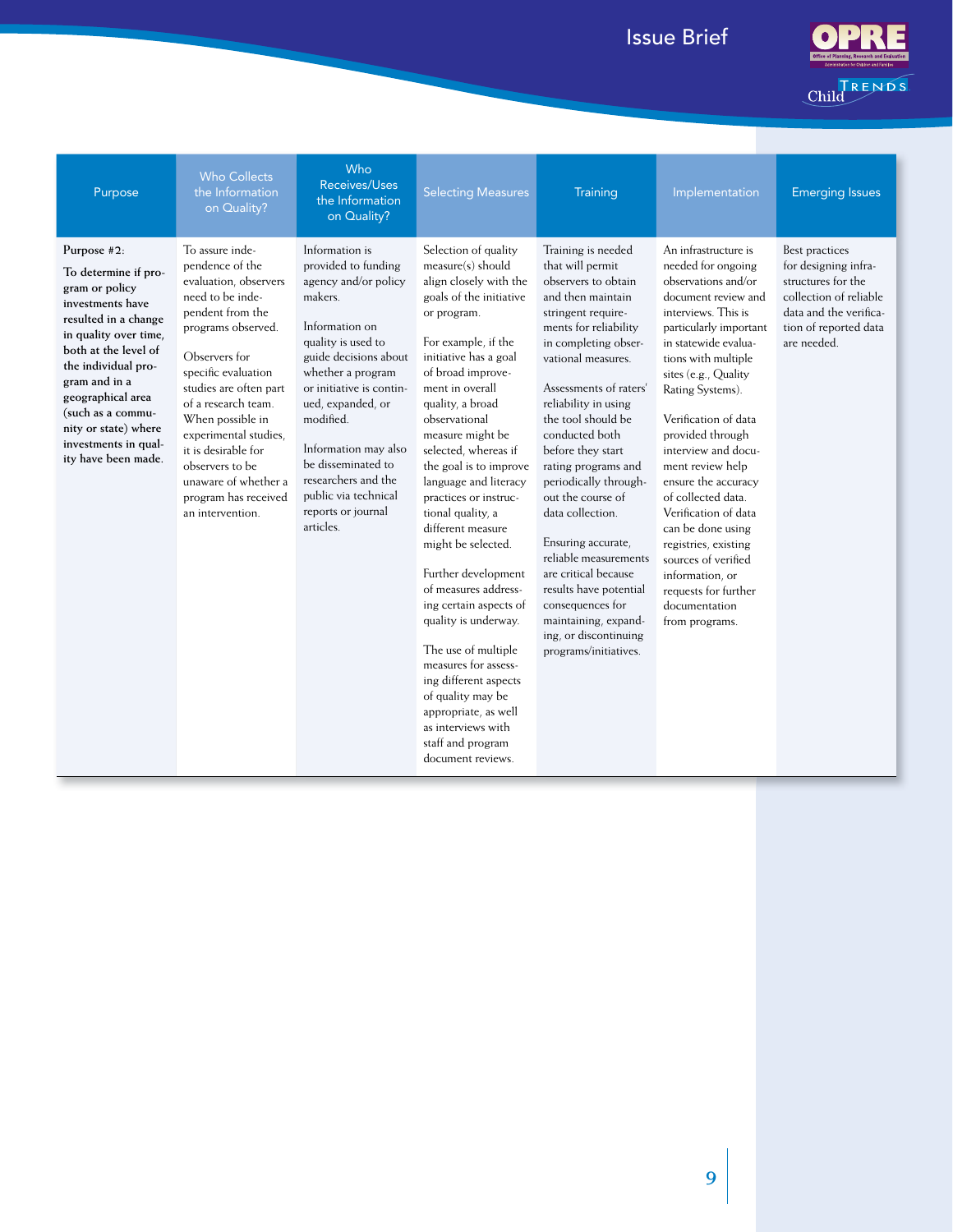

## Issue Brief Issue Brief Issue Brief Issue Brief Issue Brief Issue Brief Issue Brief Issue Brief Issue Brief Is



| Purpose                                                                                               | <b>Who Collects</b><br>the Information<br>on Quality?                                                                                                                                                                                                                                                                                                        | Who<br>Receives/Uses<br>the Information<br>on Quality?                                                                                                                                                                                                                                                                               | <b>Selecting Measures</b>                                                                                                                                                                                                                                                                                                                                                                                                                                                                                                                                                                                | Training                                                                                                                                              | Implementation                                                                                                                                                                                 | <b>Emerging Issues</b>                                                                                                                                                                                                                                                                                                                                                                                                                                                                                                                                                                                                                                                                        |
|-------------------------------------------------------------------------------------------------------|--------------------------------------------------------------------------------------------------------------------------------------------------------------------------------------------------------------------------------------------------------------------------------------------------------------------------------------------------------------|--------------------------------------------------------------------------------------------------------------------------------------------------------------------------------------------------------------------------------------------------------------------------------------------------------------------------------------|----------------------------------------------------------------------------------------------------------------------------------------------------------------------------------------------------------------------------------------------------------------------------------------------------------------------------------------------------------------------------------------------------------------------------------------------------------------------------------------------------------------------------------------------------------------------------------------------------------|-------------------------------------------------------------------------------------------------------------------------------------------------------|------------------------------------------------------------------------------------------------------------------------------------------------------------------------------------------------|-----------------------------------------------------------------------------------------------------------------------------------------------------------------------------------------------------------------------------------------------------------------------------------------------------------------------------------------------------------------------------------------------------------------------------------------------------------------------------------------------------------------------------------------------------------------------------------------------------------------------------------------------------------------------------------------------|
| Purpose #3:<br>To contribute to<br>knowledge about the<br>contributors to and<br>outcomes of quality. | Data on quality with<br>this goal is usually<br>collected within the<br>context of a longitu-<br>dinal research study.<br>Observations may be<br>collected by multiple<br>collaborating univer-<br>sity research teams or<br>by a survey research<br>firm with the capabil-<br>ity to conduct direct<br>observations of<br>quality across<br>multiple sites. | Information on<br>quality is shared with<br>researchers with the<br>goal of building the<br>knowledge base to<br>strengthen quality<br>or child outcomes.<br>To strengthen poli-<br>cies and programs,<br>descriptive research<br>results also need to<br>be communicated<br>to the practice and<br>policy communities. <sup>2</sup> | Alignment is needed<br>between the selected<br>measure and the<br>aspect of quality that<br>is being assessed/goal<br>of the study.<br>For example,<br>if the goal of a<br>study is to consider<br>how early childhood<br>environments foster<br>development in<br>specific domains,<br>the measure of qual-<br>ity needs to provide<br>sufficient detail to<br>explore possible<br>contributors to<br>development in<br>this domain.<br>Further measures<br>development work is<br>in process to address<br>the need for greater<br>specificity in docu-<br>menting some aspects<br>of the environment. | Observers should be<br>trained to obtain and<br>maintain reliability<br>in accordance with<br>the requirements<br>set forth by measure<br>developers. | When a study is<br>carried out at mul-<br>tiple sites, procedures<br>need to be developed<br>to assure the consis-<br>tency of observation<br>collection and coding<br>practices across sites. | Recent findings<br>point to statistically<br>significant but<br>modest relationships<br>between widely used<br>measures of quality<br>and child outcomes.<br>These are challeng-<br>ing researchers to<br>develop measures<br>focusing in greater<br>detail on specific<br>aspects of the envi-<br>ronment that, in turn,<br>are hypothesized to<br>be related to chil-<br>dren's development<br>in specific domains.<br>Gaps in current<br>measurement tools<br>are found in particu-<br>lar age groups (e.g.,<br>infants and toddlers)<br>and settings (e.g.,<br>home-based care).<br>Additionally, mea-<br>sures are needed<br>that focus in depth<br>on particular aspects<br>of quality. |

<sup>&</sup>lt;sup>2</sup> A recent example of communication of descriptive research results to research but also policy and practice communities includes the research reexamining the role of the bachelor's degree as a predictor of quality in early childhood settings. The Research Connections (www.researchconnections.org) and NCCIC (www.nccic.org) websites are potential sites for sharing information with the practice and policy communities.